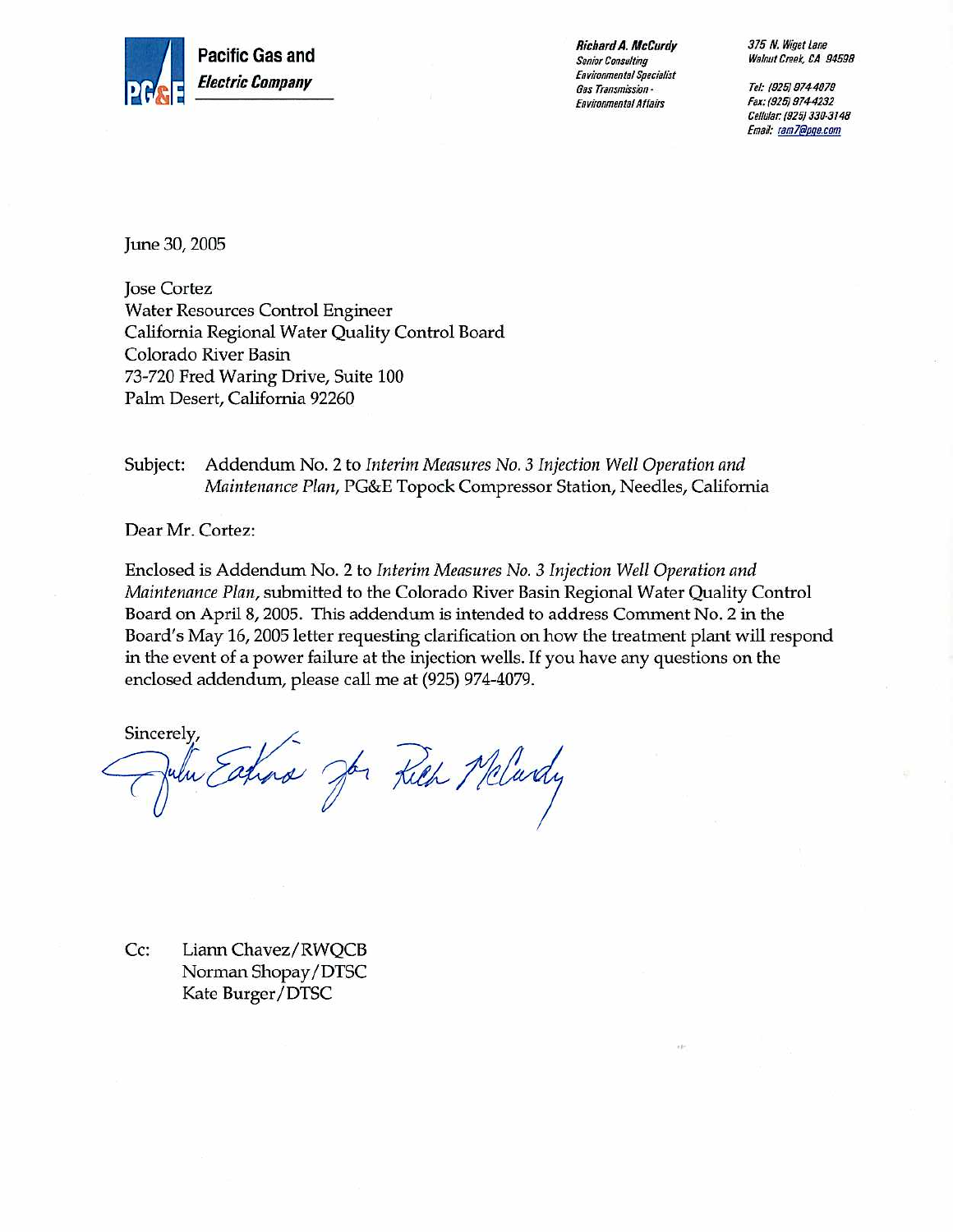## **Interim Measures No. 3 Injection Well Operation and Maintenance Plan Addendum No. 2**

This Addendum No. 2 to the *Interim Measures No. 3 Injection Well Operation and Maintenance Plan* (O&M Plan) has been prepared to address Comment No. 2 of the May 16, 2005 letter from Regional Water Quality Control Board Colorado River Basin Region (CRBRWQCB):

*Please clarify how the treatment plant will respond in the event of a power failure at injection wells (flow measurement instruments).*

## **Background**

It is possible, though unlikely, that the injection well area could experience a power failure while the remainder of the Interim Measures No. 3 (IM3) facility continues to operate. This possibility exists because the injection area is powered by a battery pack connected to a photovoltaic solar panel, while the treatment area and extraction wells are powered by a City of Needles overhead power line. However a power outage is considered unlikely because the battery pack is rated at a 10-day life under the area's power demand, which should provide time to observe and correct power problems (e.g., replacement with a backup battery pack) before a power failure occurs. The voltage on the battery pack will be monitored weekly.

## **Events in Case of Power Failure at Injection Area**

In the event of a power failure at the injection area, defined as the battery pack losing ability to power local equipment, the following responses will occur:

- Treatment plant operation: Will continue unaffected, and effluent will continue to be pumped to the injection wells.
- Discharge to the wells: The valves that control the flow split between the two injection wells will fail in the last position. In other words, water will continue to flow as directed by the automatic and manual valves. Therefore, a power outage will not affect the flow of water.
- Flow measurement instruments: The flow meters at the injection wellheads will lose power and stop reporting flow locally and as a signal back to the treatment plant control system. In this event, flow recorded by a new flow meter being installed at the treatment plant on the line to the injection area (immediately downstream of Treated Water Pump P-700) will be used to monitor flow to the injection wells. This meter will be powered by the treatment system power source and will not be affected by power failure at the injection area. During normal operation, the meters at the wells will be used as the primary flow measurement for discharge monitoring under the Waste Discharge Requirements (WDRs); the meter at the treatment plant will be used for flow